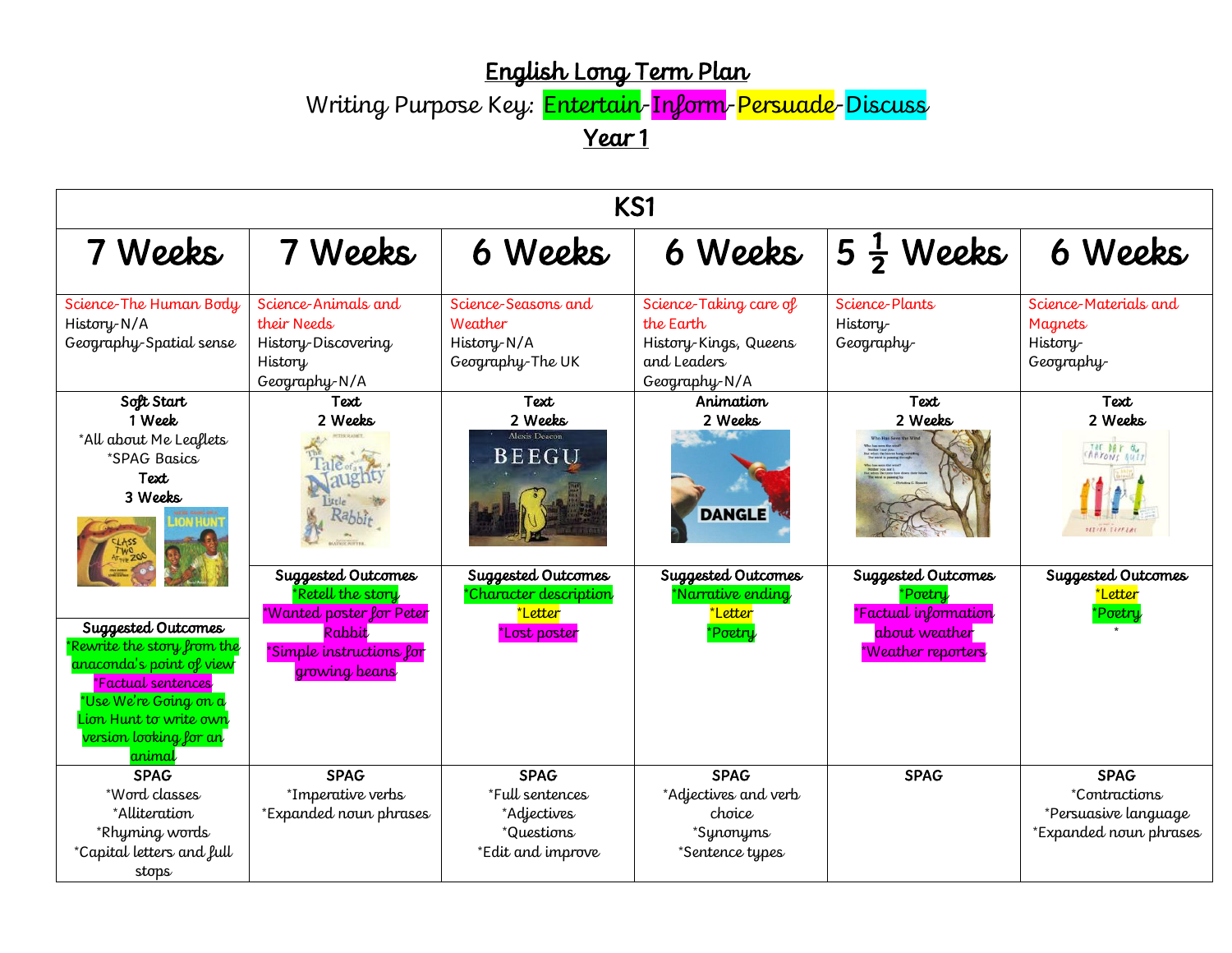| Text<br>2 Weeks<br>THE STORM WHALE<br>Suggested Outcomes<br>Predict ending                                                          | Text<br>2 Weeks<br><b>ZAHRA</b><br>Suggested Outcomes<br>*Character profile                                                                                                                      | Animation<br>1 Week<br><b>Way Back</b><br><b>Home</b><br>Suggested Outcomes<br>*Narrative                                                                 | Text<br>2 Weeks<br>Suggested Outcomes<br><b>Sequence events</b>                                      | Text<br>1 Week<br>Dear Zoo<br><b>Rod Campbell</b><br>Suggested Outcomes<br>*Write a letter | Text<br>2 Weeks<br>MEERKAT<br>MAIL<br>Suggested Outcomes<br>Narrative writing      |
|-------------------------------------------------------------------------------------------------------------------------------------|--------------------------------------------------------------------------------------------------------------------------------------------------------------------------------------------------|-----------------------------------------------------------------------------------------------------------------------------------------------------------|------------------------------------------------------------------------------------------------------|--------------------------------------------------------------------------------------------|------------------------------------------------------------------------------------|
| *Basic sentence structure.<br><u>*Write a description</u><br>Write a short narrative                                                | *Character description                                                                                                                                                                           | *Character description                                                                                                                                    | Describe a setting<br>*Narrative writing                                                             | *Discuss reasons for and<br>against zoos                                                   | *Fact files                                                                        |
| <b>SPAG</b><br>*Capital letters and full<br>stops<br>*Expanded noun phrases<br>*Statement, question,<br>exclamation and<br>commands | <b>SPAG</b><br>*Exclamation sentences<br>*Expanded noun phrases<br>*Conjunctions<br>Year 2<br>*Fronted adverbials<br>*Inverted commas<br>*Past and present tense<br>*Subordinate<br>conjunctions | <b>SPAG</b><br><b>Expanded noun phrases</b><br><i>*Clauses</i><br>*Conjunctions                                                                           | <b>SPAG</b><br>*Full sentences<br>*Time conjunctions<br>*Fronted adverbials                          | <b>SPAG</b>                                                                                | <b>SPAG</b>                                                                        |
| Animation<br>1 Week                                                                                                                 | Text                                                                                                                                                                                             | <b>SPAG Focus</b><br>2 Weeks                                                                                                                              | Text<br>2 Weeks                                                                                      | Animation/Text<br>$2\frac{1}{2}$ Weeks                                                     | Animation<br>2 Weeks                                                               |
| <b>Owl Babies</b>                                                                                                                   | 2 Weeks<br>MOG'S                                                                                                                                                                                 |                                                                                                                                                           |                                                                                                      | <b>BOOK OF BUTTERFLIES</b>                                                                 |                                                                                    |
| Suggested Outcomes-<br>*Plan and write a<br>narrative                                                                               | Suggested Outcomes<br><u>*Persuasive note</u><br>*Diary entry<br>*Read and understand<br>a complex narrative<br>poem                                                                             | Pleases use this week to<br>address any gaps<br>identified in grammar. It<br>may be useful to look at<br>the grammar progression<br>documents for Years 1 | Suggested Outcomes<br>*Plan and write own<br>version of a twisted fairy<br>tale<br>*Edit and improve | Suggested Outcomes<br>*Narrative<br>*Diary<br>*Explanatory text                            | Suggested Outcomes<br>*Character and setting<br>descriptions<br>*Sports Commentary |
| <b>SPAG</b><br>*Expanded noun phrases<br>*Sequence writing using<br>conjunctions                                                    | <b>SPAG</b><br>*Homophones<br>*Subordination                                                                                                                                                     | and 2 when selecting<br>objectives.                                                                                                                       | <b>SPAG</b><br>*Use full range of<br>grammar and<br>punctuation                                      | <b>SPAG</b>                                                                                | <b>SPAG</b>                                                                        |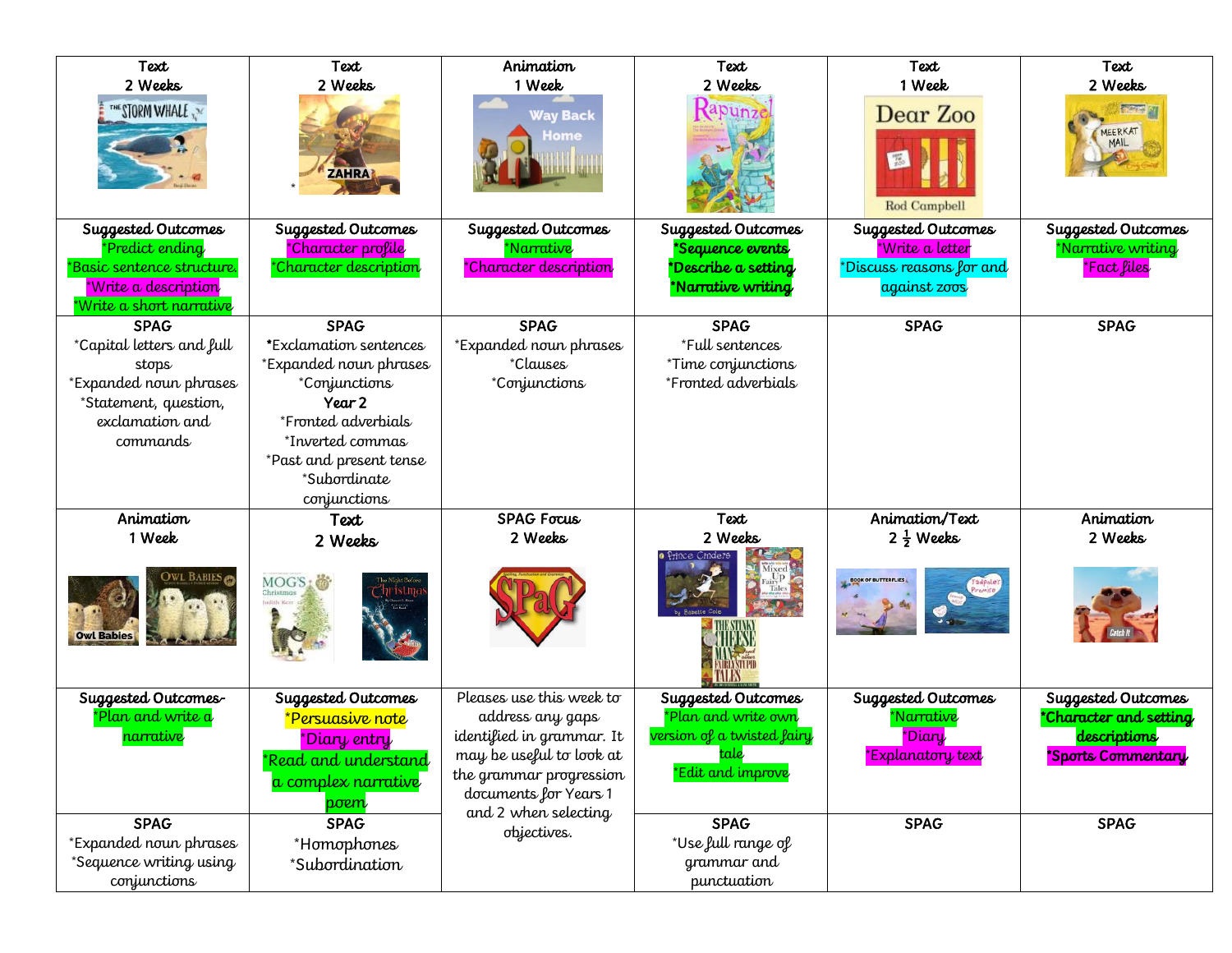| <b>Lower KS2</b>                                                                                                                                                                                                        |                                                                                                                                                 |                                                                                                                                                                                                                             |                                                                                                                                                |                                                                                          |                                                                                                                                           |  |
|-------------------------------------------------------------------------------------------------------------------------------------------------------------------------------------------------------------------------|-------------------------------------------------------------------------------------------------------------------------------------------------|-----------------------------------------------------------------------------------------------------------------------------------------------------------------------------------------------------------------------------|------------------------------------------------------------------------------------------------------------------------------------------------|------------------------------------------------------------------------------------------|-------------------------------------------------------------------------------------------------------------------------------------------|--|
| 7 Weeks                                                                                                                                                                                                                 | 7 Weeks                                                                                                                                         | 6 Weeks                                                                                                                                                                                                                     | 6 Weeks                                                                                                                                        | $5\frac{1}{2}$ Weeks                                                                     | 6 Weeks                                                                                                                                   |  |
| <b>Whole Class Text</b><br>Boy the<br>Bronze<br>Ахе<br><b>KATHLEEN FIDLE</b>                                                                                                                                            | <b>Whole Class Text</b><br>michael<br>morpurgo<br><b>Butterfly</b><br>Jon                                                                       | <b>Whole Class Text</b><br>Around the World<br>in Lighty Days                                                                                                                                                               | <b>Whole Class Text</b>                                                                                                                        | <b>Whole Class Text</b>                                                                  | <b>Whole Class Text</b>                                                                                                                   |  |
| Science-The Human<br>Body<br>History- The Stone Age to<br>Iron Age<br>Geography-Spatial<br><b>Sense</b>                                                                                                                 | Science- Cycles in Nature<br>History- Ancient Egypt<br>Geography-Settlements                                                                    | Science-Light<br>History-The Anglo-<br>Saxons, Scots and<br>Vikings<br>Geography-Rivers                                                                                                                                     | Science-Plants<br>History-The Anglo-<br>Saxons, Scots and<br>Vikings<br>Geography: The South<br>West                                           | Science Rocks<br>History-Law and Power<br>$(1154 - 1272)$<br>Geography-Western<br>Europe | Science-Forces and<br><b>Magnets</b><br>History-The War of the<br>Roses<br>Geography-Asia: India<br>and China                             |  |
| Possible cross-curricular                                                                                                                                                                                               | Possible cross-curricular                                                                                                                       | Possible cross-curricular                                                                                                                                                                                                   | Possible cross-curricular                                                                                                                      | Possible cross-curricular                                                                | Possible cross-curricular                                                                                                                 |  |
| writing opportunities-<br>Science Lesson 5-<br>The Digestive System<br>Create an explanation<br>text or write a recount<br>from the perspective of a<br>piece of food as it travels<br>through the digestive<br>system. | writing opportunities-<br>History Lesson 4-<br>Howard Carter and<br>Tutankhamun<br>Write a letter from<br>Howard Carter after his<br>discovery. | writing opportunities-<br>Geography Assessment<br>Week<br>After learning about<br>rivers, write a recount of<br>a journey down the River<br>Nile including features of<br>the river itself and links<br>with Ancient Egypt. | writing opportunities-<br>Science Assessment Week<br>Write a set of instructions<br>about how to plant a<br>sunflower seed and care<br>for it. | writing opportunities-<br>History Lesson 2<br>Write a newspaper report.                  | writing opportunities-<br>Geography Assessment<br>Week<br>Write a persuasive leaflet<br>encouraging people to<br>book a holiday in India. |  |
| Soft Start                                                                                                                                                                                                              | Text                                                                                                                                            | Text                                                                                                                                                                                                                        | Text                                                                                                                                           | Text                                                                                     |                                                                                                                                           |  |
| 1 Week<br>*All about Me Leaflets<br>*SPAG Basics<br>Text<br>1 Week<br>Jitter                                                                                                                                            | 2 Weeks<br>Arthur                                                                                                                               | $2\frac{1}{2}$ Weeks<br><b>STONE AGE</b>                                                                                                                                                                                    | 2 Weeks                                                                                                                                        | 3 Weeks<br><b>Ted Hughes</b><br>the <i>Iron</i><br>Woù                                   |                                                                                                                                           |  |
| Suggested Outcomes                                                                                                                                                                                                      | Suggested Outcomes<br>Character descriptions<br>Retell a story<br>Diary                                                                         | Suggested Outcomes<br>Narrative - writing a<br>climax<br>Non-Chronological report                                                                                                                                           | Suggested Outcomes                                                                                                                             | Suggested Outcomes<br>*Description<br>*Action sequences<br>*Diary                        | Suggested Outcomes                                                                                                                        |  |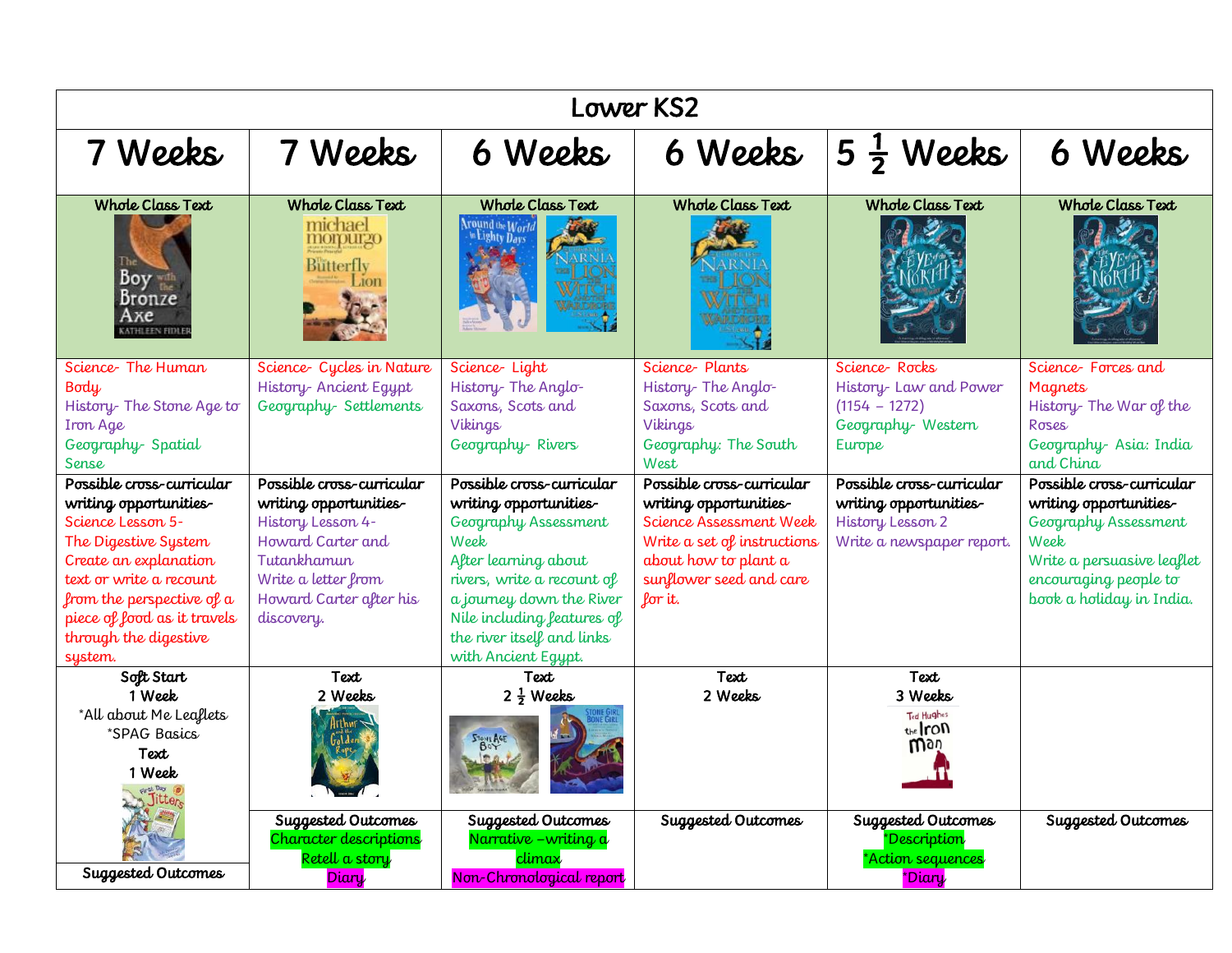| Letter to new teacher                                                                                                                                   | Persuasive letter                                                                                                                                                                                     |                                                                                                                                    |                                                                                                                                                           | *Instructions<br>*Blackout poetry                                                                                                             |                    |
|---------------------------------------------------------------------------------------------------------------------------------------------------------|-------------------------------------------------------------------------------------------------------------------------------------------------------------------------------------------------------|------------------------------------------------------------------------------------------------------------------------------------|-----------------------------------------------------------------------------------------------------------------------------------------------------------|-----------------------------------------------------------------------------------------------------------------------------------------------|--------------------|
| <b>SPAG</b><br>*Main and subordinate<br>clauses<br>*Conjunctions                                                                                        | <b>SPAG</b><br>*Synonyms<br>*Antonyms<br>*Verbs to start a sentence<br>*Past tense                                                                                                                    | <b>SPAG</b>                                                                                                                        | <b>SPAG</b><br>*Fronted adverbials                                                                                                                        | <b>SPAG</b><br>*Technical and<br>instructional vocabulary                                                                                     | <b>SPAG</b>        |
| Text<br>3 Weeks<br>eanstal                                                                                                                              | Text<br>3 Weeks                                                                                                                                                                                       | Animation<br>2 Weeks<br><b>The Shirt</b>                                                                                           | Text<br>DOMINIC GROWS<br><b>SWEETCORN</b>                                                                                                                 | Animation<br>2 Weeks<br>ABULA RASJ                                                                                                            | Text               |
| Suggested Outcomes<br>*Compare these two<br>versions with the<br>traditional<br>*Use drama to retell the<br>story<br>*Write own version of the<br>story | Suggested Outcomes<br>*Use 'Under the Rug' as a<br>stimulus to write a<br>recount<br>*Write a newspaper<br>report about the incident<br>* <mark>Description of what may</mark><br>be under the carpet | Suggested Outcomes<br>*Explanation text<br>*Description                                                                            | Suggested Outcomes<br>*Research Jamaica and<br>record factual<br>information<br>*Write the opening of a<br>story based around a<br>description of Jamaica | Suggested Outcomes<br>*Recount<br>*Discuss the thoughts<br>and feelings of a<br>character<br><mark>*Persuasion</mark><br>*Setting description | Suggested Outcomes |
| <b>SPAG</b><br>*prepositions<br>*inverted commas for<br>speech<br>*adverbs<br>*reporting clauses                                                        | <b>SPAG</b><br>*Fronted adverbials using<br>a comma                                                                                                                                                   | <b>SPAG</b><br>*Figurative language<br>*Open and closed<br>questions<br>*Imperative verbs<br>*Paragraphs<br>*Expanded noun phrases | <b>SPAG</b>                                                                                                                                               | <b>SPAG</b>                                                                                                                                   | <b>SPAG</b>        |
| Animation<br>2 Weeks                                                                                                                                    | Text<br>2 Weeks                                                                                                                                                                                       | <b>SPAG Focus</b><br>1 Week                                                                                                        | Animation<br><b>The Windmill</b><br><b>Farmer</b>                                                                                                         | Text<br>Dear Panda                                                                                                                            | Text               |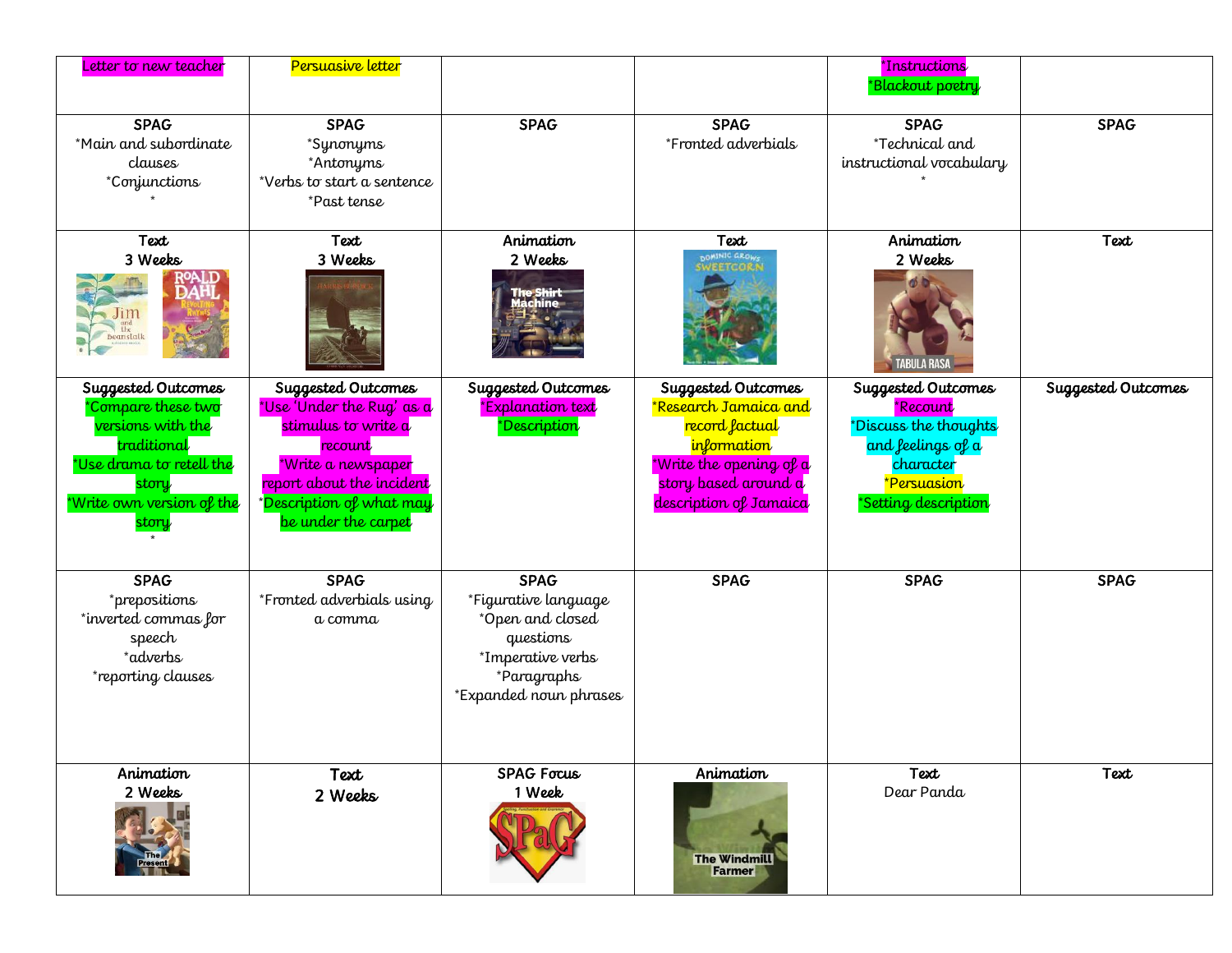|                            | THE POLAR EXPRESS  |                           |                    |  |
|----------------------------|--------------------|---------------------------|--------------------|--|
| Suggested Outcomes-        | Suggested Outcomes | Pleases use this week to  | Suggested Outcomes |  |
| *Describe a character      |                    | address any gaps          |                    |  |
| *Consider different view   |                    | identified in grammar. It |                    |  |
| points                     |                    | may be useful to look at  |                    |  |
| *Research dog ownership    |                    | the grammar progression   |                    |  |
| and develop a balanced     |                    | documents for Years 3     |                    |  |
| argument                   |                    | and 4 when selecting      |                    |  |
|                            |                    | objectives.               |                    |  |
| <b>SPAG</b>                | <b>SPAG</b>        |                           |                    |  |
| *Emotive and persuasive    |                    |                           |                    |  |
| vocabulary                 |                    |                           |                    |  |
| *present and perfect tense |                    |                           |                    |  |
|                            |                    |                           |                    |  |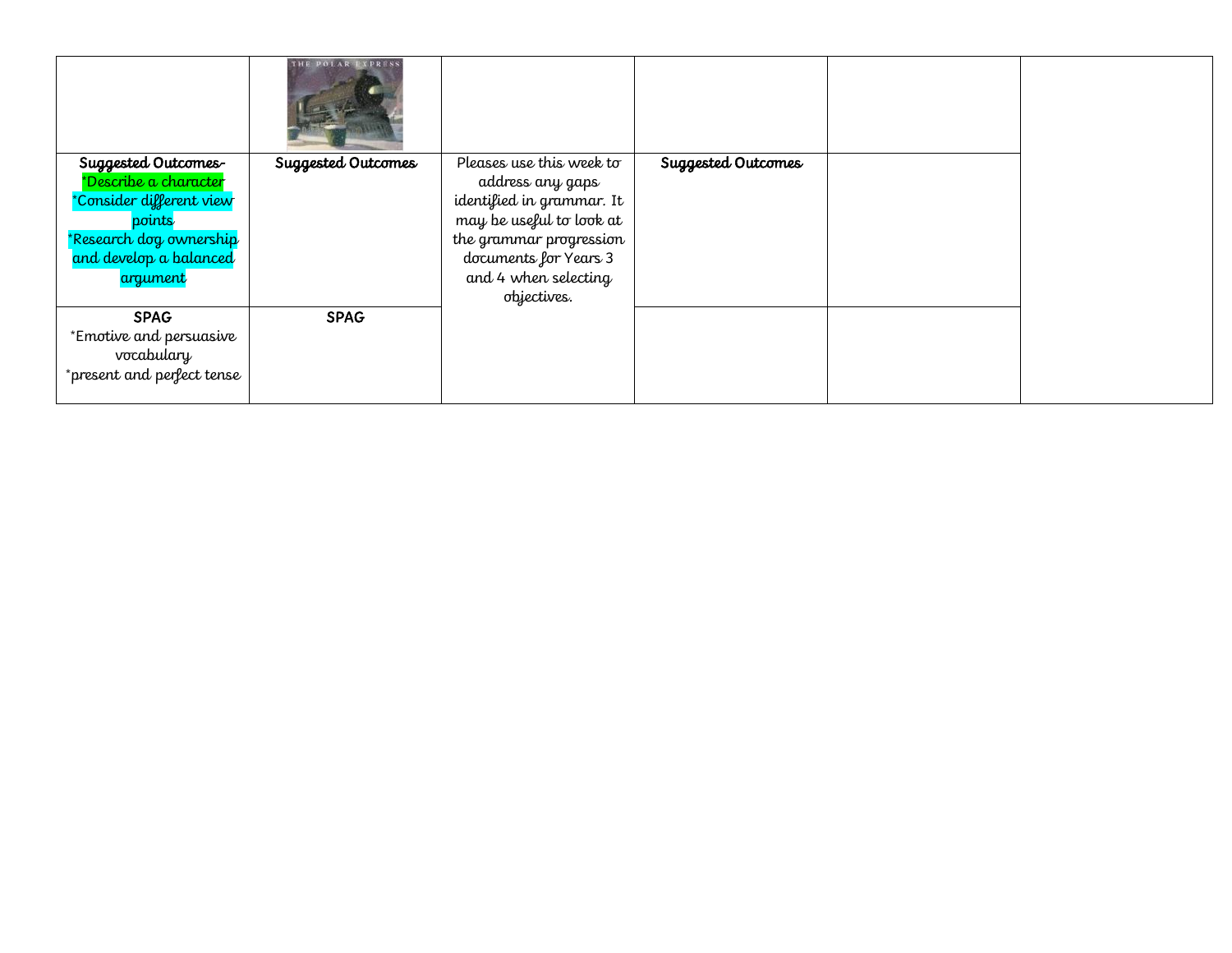| <b>Upper KS2</b>                                                                      |                                                                             |                                                                               |                                                                                                           |                                                |                                                               |
|---------------------------------------------------------------------------------------|-----------------------------------------------------------------------------|-------------------------------------------------------------------------------|-----------------------------------------------------------------------------------------------------------|------------------------------------------------|---------------------------------------------------------------|
| 7 Weeks                                                                               | 7 Weeks                                                                     | 6 Weeks                                                                       | 6 Weeks                                                                                                   | $5\frac{1}{2}$ Weeks                           | 6 Weeks                                                       |
| Science-The Human<br>Body (Yr5)<br>History- The Early British<br>Empire<br>Geography- | Science Materials<br>History-The<br>Transatlantic Slave Trade<br>Geography- | Science-Living Things<br>History-The Industrial<br>Revolution<br>Geography-   | Science-Forces<br>History- The Victorian<br>Age<br>Geography-                                             | Science-Astronomy<br>History-WWI<br>Geography- | Science-Meteorology<br>History-The Suffragettes<br>Geography- |
| Soft Start<br>1 Week<br>*All about Me Leaflets<br>*SPAG Basics<br>Text<br>1 Week      | Text<br>2 Weeks<br>Where The Poppies<br><b>Volv Grah</b>                    | Text<br>$2\frac{1}{2}$ Weeks<br>TUESDAY                                       | Text<br>3 Weeks<br>Julius<br>aesar                                                                        | Text<br>3 Weeks                                |                                                               |
| Suggested Outcomes<br><i>settings</i><br>narrative                                    | Suggested Outcomes<br>'poetry (Flanders Field)<br>*narrative poetry         | Suggested Outcomes<br>*Christmas recount<br>*diary entry<br>*newspaper report | Suggested Outcomes<br>- non chronological report<br>discuss and justify<br>opinions<br>-persuasive speech | Suggested Outcomes                             | Suggested Outcomes                                            |
| <b>SPAG</b><br>*Full sentences<br>*Word classes<br>*Expanded nouns                    | <b>SPAG</b><br>Rhyming words<br>*Emotive language<br>*Synonyms              | <b>SPAG</b><br>*Direct and reported<br>speech                                 | <b>SPAG</b>                                                                                               | <b>SPAG</b>                                    | <b>SPAG</b>                                                   |
| Text<br>3 Weeks                                                                       | Text<br>3 Weeks                                                             | Animation<br>2 Weeks                                                          | Text<br>I CHAEL<br>DRPURGC                                                                                | Text                                           | Text                                                          |